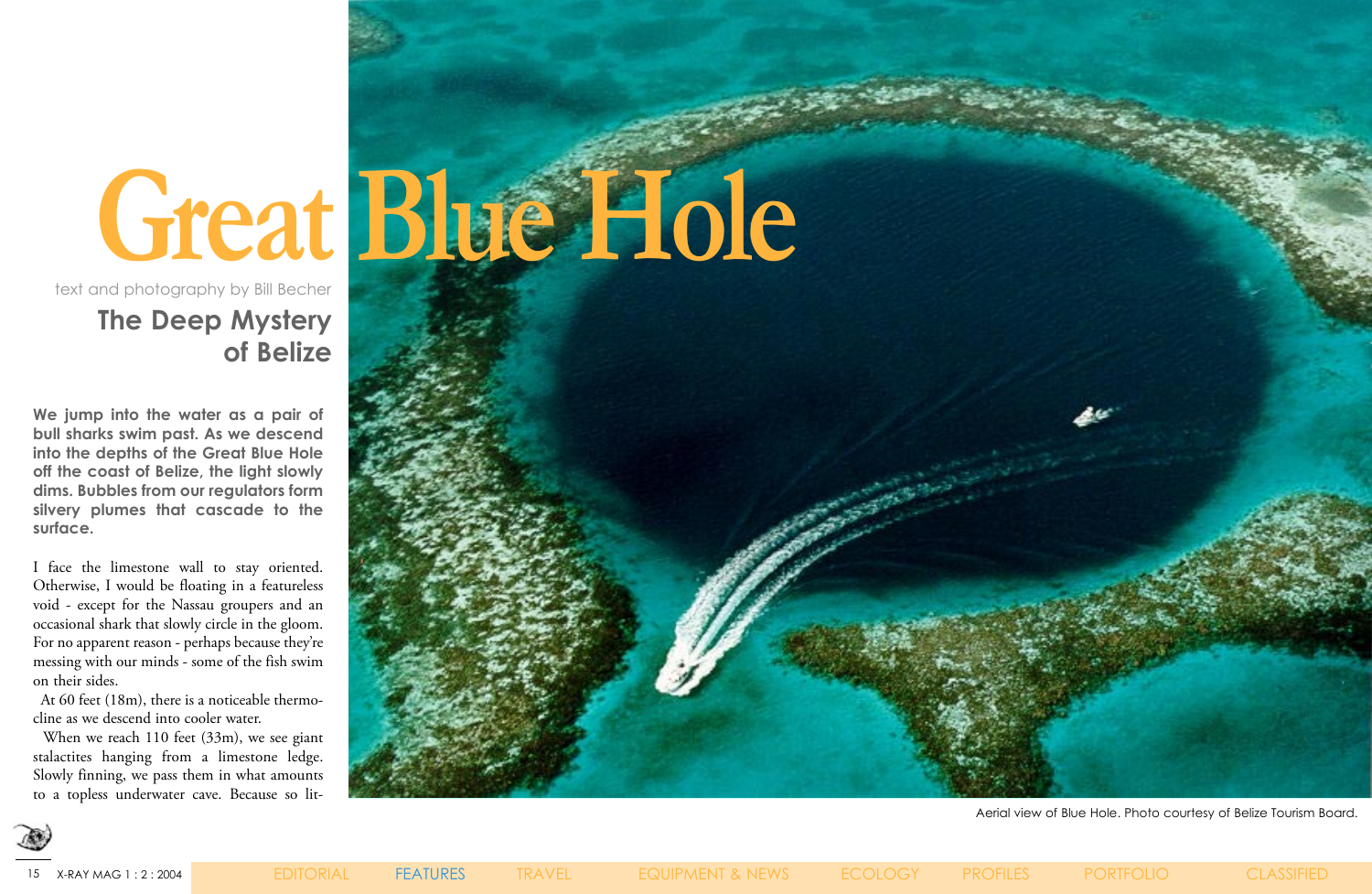

tle sunlight penetrates to this depth, we don't see much evidence of life. Below us is a purple emptiness.

 Jacques Cousteau popularized this dive after he anchored the Calypso here in 1972 and explored the Great Blue Hole. During the Ice Age, the hole was above sea level and part of a complex of underground caves. The roof of the hole collapsed. As the ice melted, the seas rose more than 300 feet (91m) and the cave became a sink hole 1,000 feet (300m) across and more than 400 feet (122m) deep.

 Seen in an aerial photograph, the Great Blue Hole looks like an eye - an unblinking, perfectly round blue iris in the midst of a coral reef. Not surprisingly, the Great Blue Hole has become Belize's most famous dive site.

 Belize, formerly known as British Honduras, is a tiny country wedged between Mexico and Guatemala below the Yucatan Peninsula on the Caribbean side. It is protected by the second-largest barrier reef in the world, after Australia, making it a prime site for divers and snorkelers.

 The Great Blue Hole is at Lighthouse Reef, the outermost of Belize's three coral atolls about 60 miles (96 km) from the mainland. I was diving with Turneffe Flats Lodge, a fly-fishing and diving resort.

16 X-RAY MAG 1 : 2 : 2004EDITORIAL FEATURES TRAVEL EQUIPMENT & NEWS ECOLOGY PROFILES PORTFOLIO CLASSIFIED





sponge on a dive at Half Moon Caye.



TOP LEFT AND BOTTOM: Aerial views of Blue Hole. Photos courtesy of Belize Tourism Board.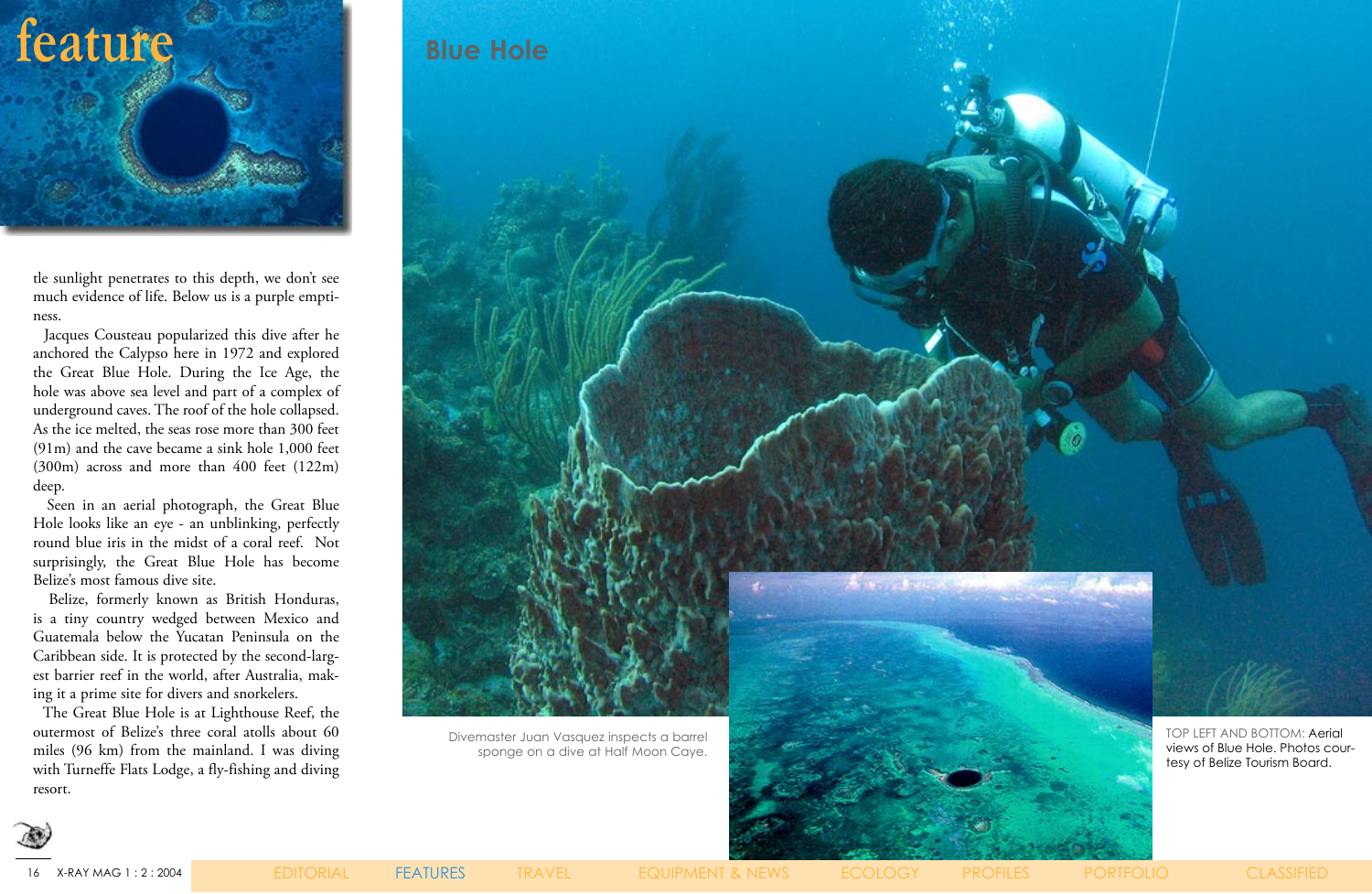were able to snorkel the colorful reefs surrounding the them to fish. Blue Hole and then visit a nature sanctuary.

over the dive plan and cautioned us about the hazards buoyancy. Without adding air to our buoyancy comof deep diving.

Non-divers came along for this adventure. They their regulators out of their mouths and handing

 The Great Blue Hole pushes the limits of sport div-400 feet (122m) down. ing. Divers descend to 130 feet (40m) or more, where pression sickness.

 Before our dive, Juan Vasquez, our dive master, is essential in diving the Great Blue Hole. At about sketched the Blue Hole on a white board and went 60 feet (18m), water pressure causes divers to loose Vasquez reminded us that good buoyancy control pensators, we could free-fall toward the bottom, over

 Nitrogen narcosis, also called "rapture of the deep,'' from a three-martini lunch. But "narced'' divers have dive. been known to die doing foolish things, like taking

the stay is limited to eight minutes to avoid decom-130 feet (40m), divers breathe five times as much air often affects divers who venture below about 120 feet the dive boat to make sure we would have enough air (36m). It's not unpleasant for many, like the buzz to make a five-minute safety stop at the end of the And of course you can always just run out of air. At as on the surface - and it goes quickly. Vasquez dangled a spare tank and regulator 18 feet (5m) below

Despite the hazards, virtually all divers dive the Blue













### **Blue Hole**

Divemaster Juan Vasquez feeds bread to yellow tail snappers at the "Aquarium," a dive site at Half Moon Caye.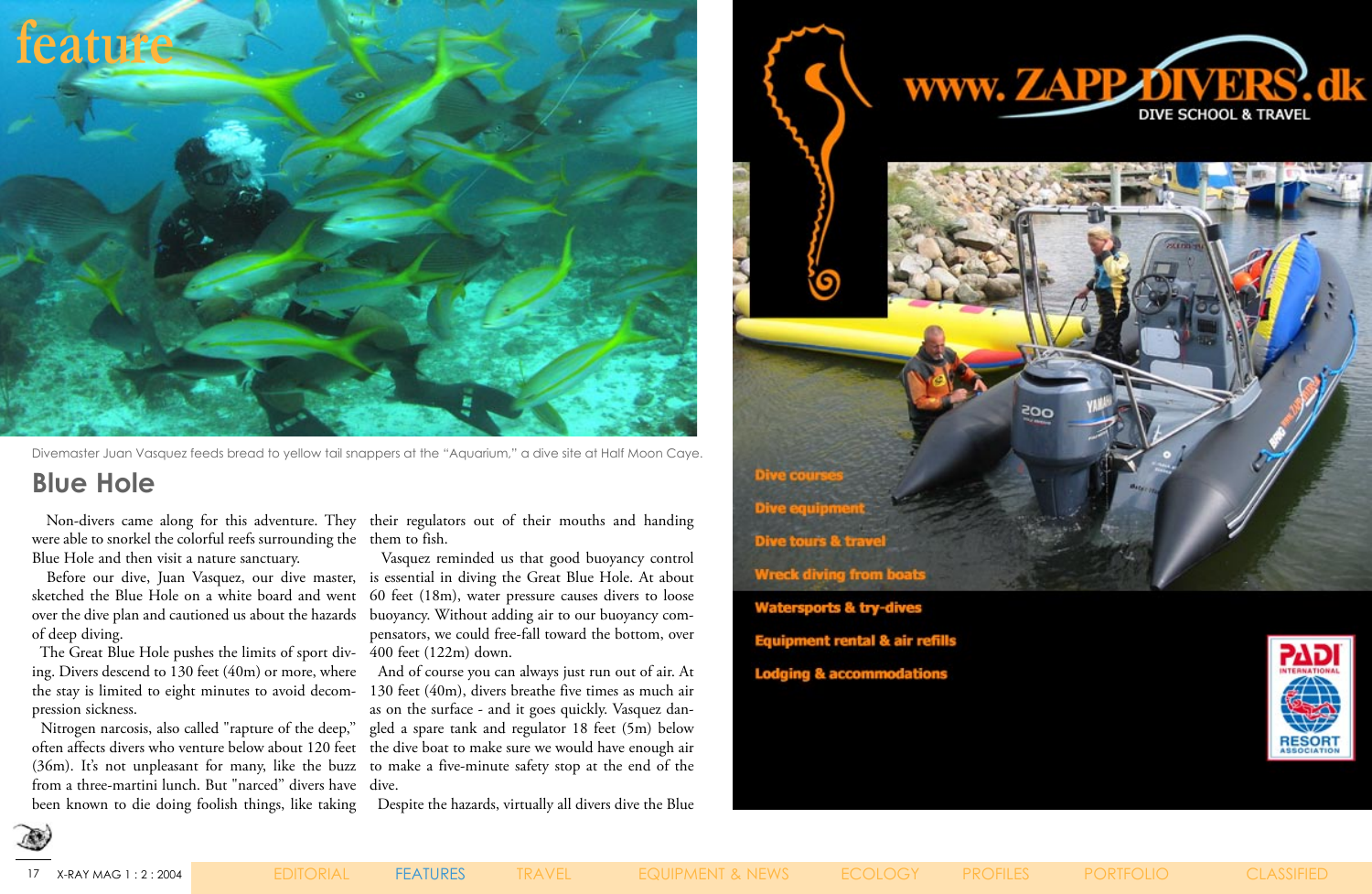18 X-RAY MAG 1 : 2 : 2004EDITORIAL FEATURES TRAVEL EQUIPMENT & NEWS ECOLOGY PROFILES PORTFOLIO CLASSIFIED



Divers rest and allow nitrogen absorbed during the 130 foot plus (40m) dive at the Great Blue Hole to dissipate on Half Moon Caye, site of a nature reserve and nesting area for red-footed boobies and frigate birds that nest on the island.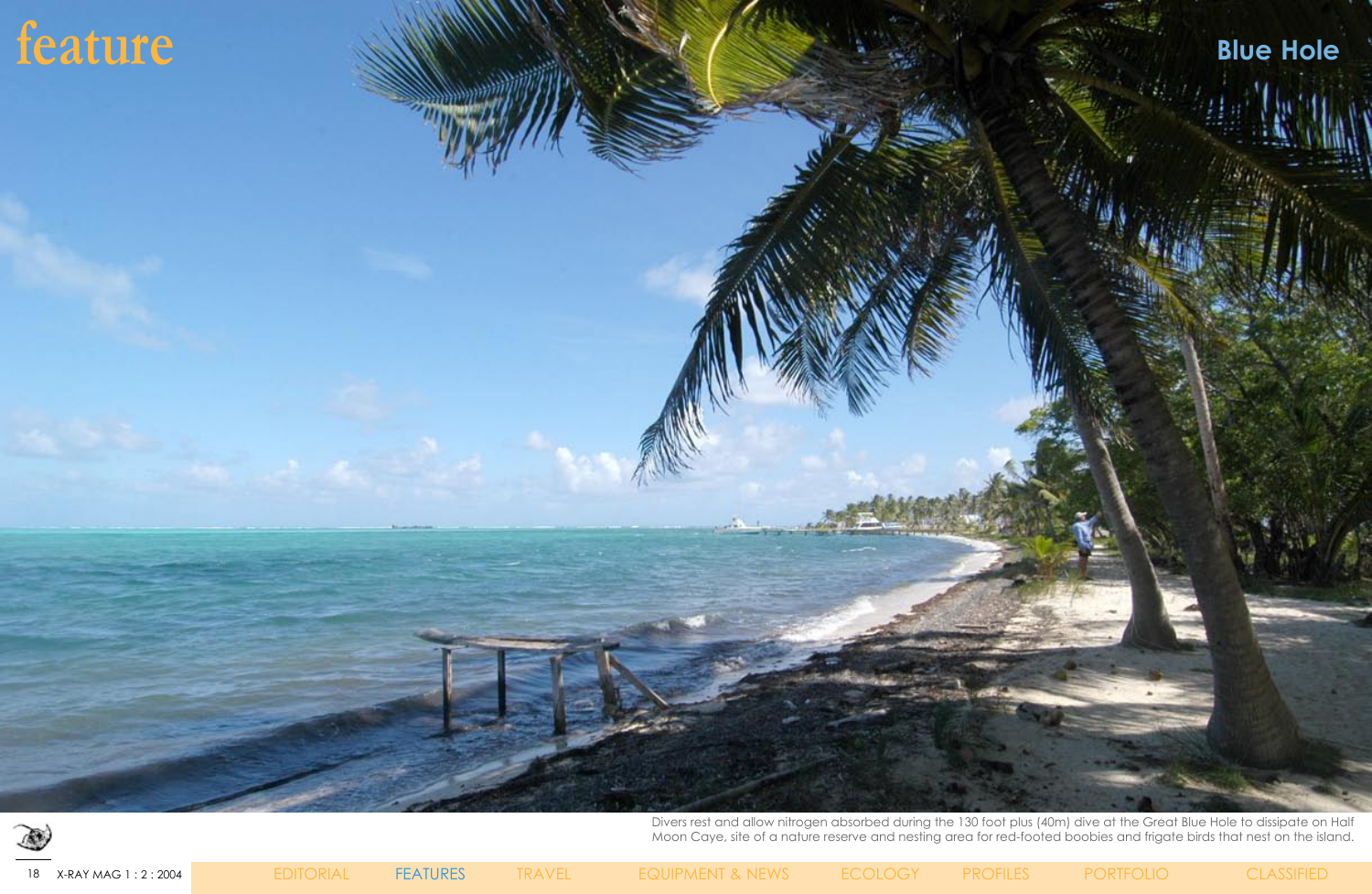Hole safely. It is protected from currents and provides a safe learning environment for deep dives.

 On the way back to the surface, we saw a spotted moray eel while the bull sharks circled past. After our safety stop and surfacing, we needed to take a long break to allow the nitrogen in our bodies to dissipate.

 Our dive boat took us to Half Moon Caye, which looks like everyone's vision of a tropical island: white sandy beaches with swaying palm trees and a patch of jungle inhabited by green and spiny-tailed iguanas.

 We enjoyed a picnic lunch and a short hike through the jungle to a reserve for the nearly extinct red-footed boobies and more common frigate birds. An iguana gave us a stony gaze from its perch in a tree.

 A ladder provided access to a viewing platform at treetop level, where we saw nesting boobies and frigates. It was mating season, and the male frigate birds inflated bright red neck pouches to impress the females.

 The frigates wheeled over our heads, came in for awkward landings and panted in the steamy heat as they sat on their nests.

 After the break, the snorkelers explored the water from shore while the boat took the scuba divers to a classic wall dive where we saw pristine coral, giant sponges, lobsters, purple sea fans and too many kinds of fish to list.

 We cruised through underwater tunnels in the reef as colorful parrotfish filled the water with grinding sounds as they nibbled at the coral.

# **feature Blue Hole**

Divers and fish suspended below overhanging stalactites in the Great Blue Hole, which as over 400 feet deep.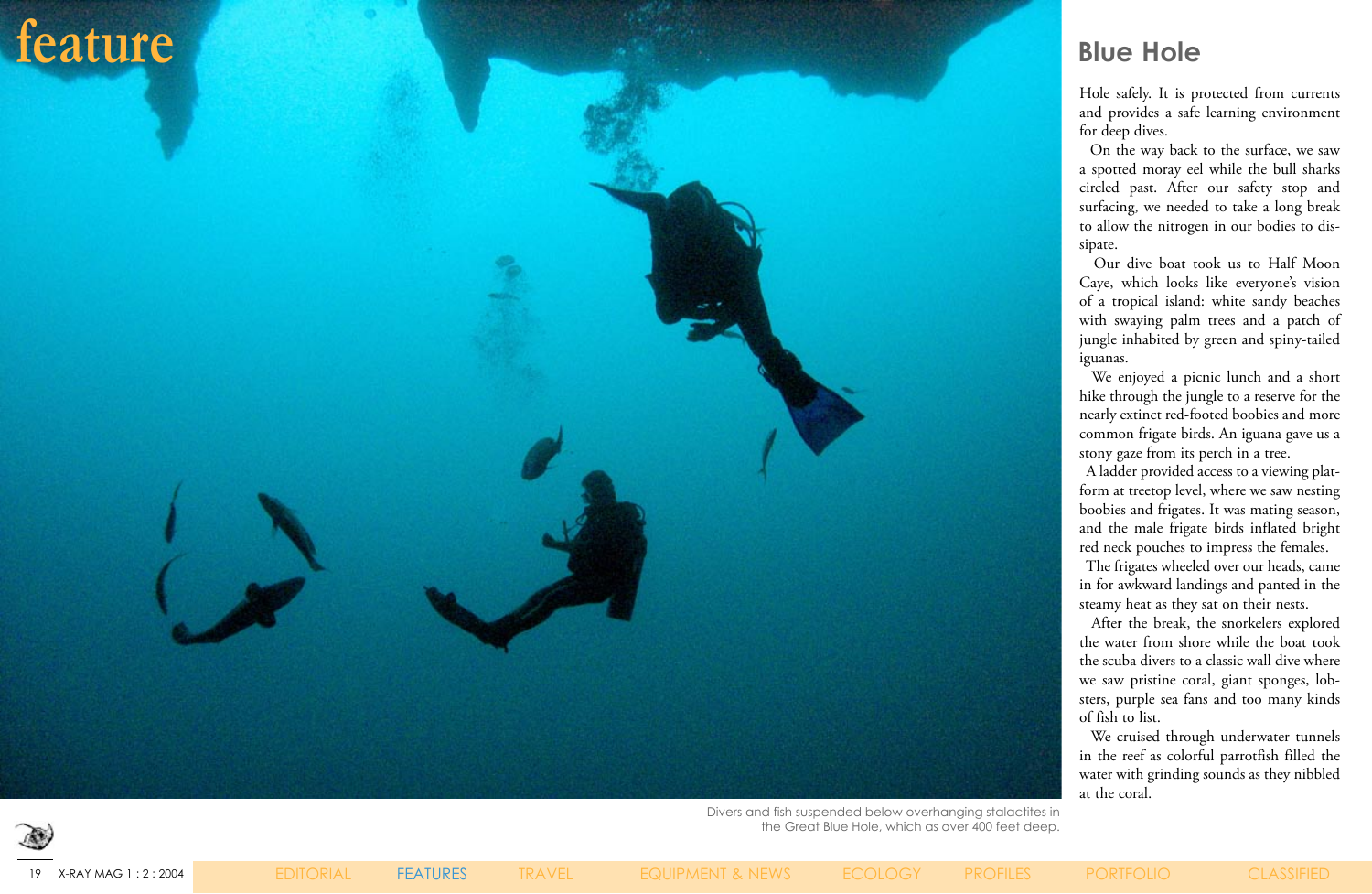

 One of the divers, Rob Greene of Costa Mesa, said he counts the Great Blue Hole and surrounding water as one of the top 10 "mustdive'' spots in the world. He was blown away by the variety of sea life and the pristine condition of the reefs.

 The boat picked up the snorkelers, and we went to our final dive and snorkel spot: "The Aquarium.'' Here in the shallow water,

Vasquez opened a bag of bread underwater and was quickly surrounded by colorful yellow-tailed snappers.

 I didn't pass them my regulator. They seemed to be breathing underwater without any help.

### IF YOU GO

There are many scuba diving operations in Belize - based in Belize City or Ambergris Caye - that visit the Blue Hole. Turneffe Flats offers saltwater fly-fishing, scuba diving and marine ecotourism for up to 16 guests at a time. Air-conditioned beach front cabins, proximity to unspoiled coral reefs, personalized service and small dive groups are part of the charm of this intimate resort set on a tropical atoll. Dive instruction is available on site. Information: (800) 815-1304 or visit **[www.tflats.com.](http://www.tflats.com)**

A spiny-tailed iguana greets divers resting between dives at Half Moone Caye. The island has been a nature reserve since 1928.

### feature **Blue Hole**

Diver Rob Greene after diving at Half Moon Caye, site of the famed "Great Blue Hole."